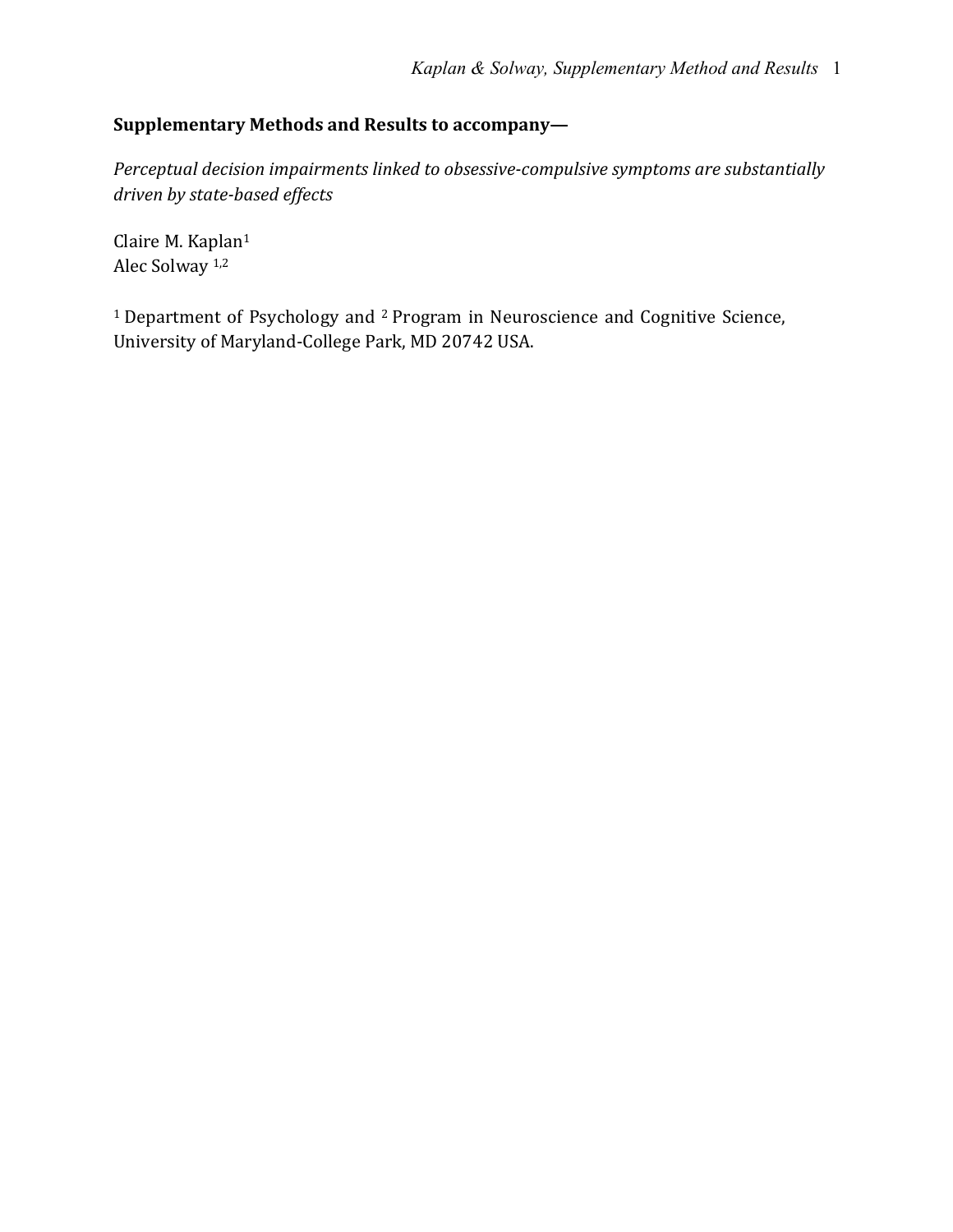# **Supplemental Table S1. Posterior Median and 95% CI for Regression Coefficients in** *Each Model.*

The central 95% credible interval (CI) is represented as the range between the numbers in the "Lower" and "Upper" columns. Effects are considered significant when the 95% CI does not include 0.

*(see attached excel file for Supplemental Table S1)*

## **Supplemental Table S2. Posterior Median and 95% CI for Regression Coefficients in** *Models 3a/3b for the N=210 Relaxed RDM and OSPAN Performance Sample.*

The central  $95\%$  credible interval  $\Gamma$  is represented as the range between the numbers in the "Lower" and "Upper" columns. Effects are considered significant when the 95% CI does not include 0.

*(see attached excel file for Supplemental Table S2)*

## **Supplemental Table S3. Posterior Median and 95% CI for Regression Coefficients in** *Model 5a for the N=150 Sample.*

The central 95% credible interval (CI) is represented as the range between the numbers in the "Lower" and "Upper" columns. Effects are considered significant when the 95% CI does not include 0.

*(see attached excel file for Supplemental Table S3)*

## **Supplemental Table S4. Posterior Median and 95% CI for Regression Coefficients in** *Model* 5 for the N=177 Relaxed OSPAN-Criteria Sample.

The central 95% credible interval (CI) is represented as the range between the numbers in the "Lower" and "Upper" columns. Effects are considered significant when the 95% CI does not include 0.

*(see attached excel file for Supplemental Table S4)*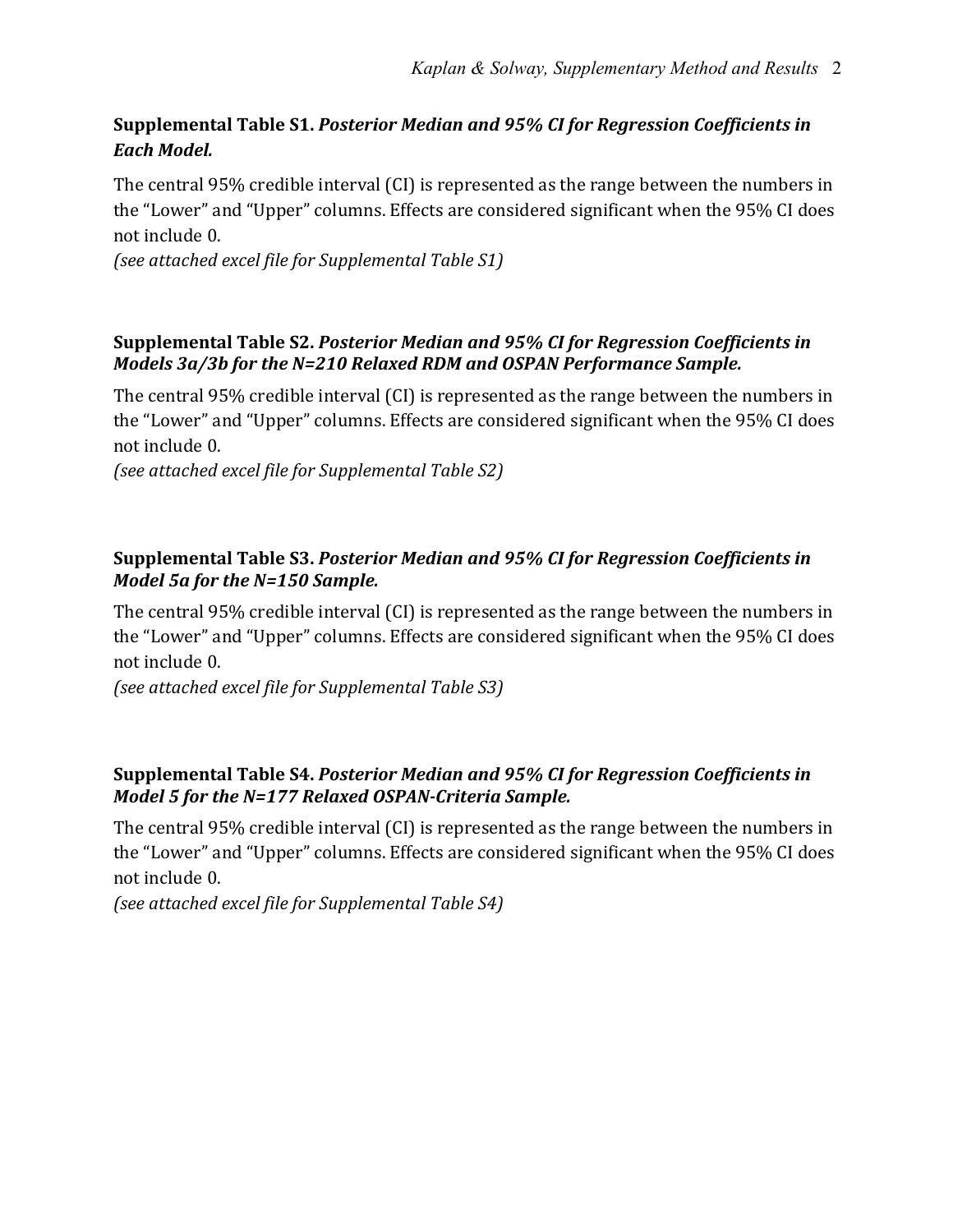#### **SUPPLEMENTAL METHODS – Additional Details**

#### **Participants and Tasks**

Potential participants first completed a training phase that consisted of written instructions followed by a brief practice round for each task. They were then required to correctly answer three comprehension questions pertaining to basic task rules in order to participate in the main experiment.

The training phase and associated comprehension questions were always administered first, followed by the two tasks—a perceptual decision-making task (randomdot motion task; RDMT) and a working memory task (operation span; OSPAN)—presented in randomized order, and finally several self-report questionnaires. Of those questionnaires, the state measure of obsessive-compulsive symptoms (Y-BOCS-SR—State; see *Y-BOCS-SR Questionnaires* below) was always presented first, right after both tasks were completed. The order of the remaining questionnaires was randomized.

Participants were sequentially excluded from analyses in the following order: 1) if their total accuracy on the dot motion task across all conditions was below  $55\%$  (n=69), 2) if their accuracy on the processing component of the OSPAN (mathematics problems) was below  $85\%$  (Conway et al., 2005) (n=16), or 3) if they answered either of two questionnaire catch-items incorrectly  $(n=25)$ . Catch questions appeared in the Y-BOCS-SR—State and the Padua Inventory and said e.g., "Upon seeing this question, please select 'Very much' for your answer." Further, to reduce instances of cheating on the OSPAN (e.g., writing down target items to assist later recall), a 12-item catch trial was presented at the end of the task; participants who scored a 12 out of 12 were excluded from analyses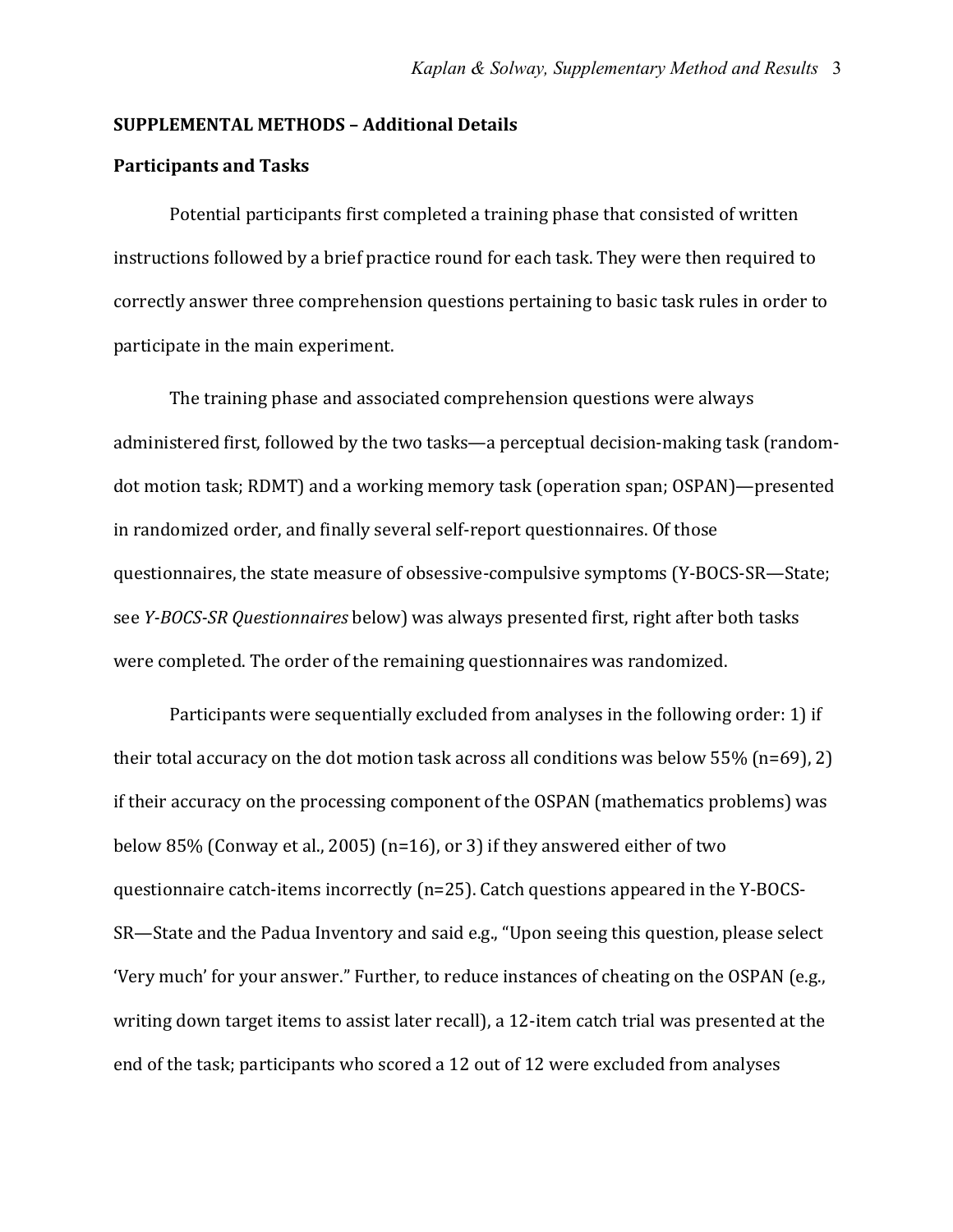$(n=16)$ . In total, 126 out of 276 (45%) subjects who submitted data were excluded from the study. 

#### **Random Dot Motion Task**

In each trial of the random-dot motion task (RDMT), participants were shown a dynamic kinematogram of 30 small white dots on a black background that repositioned to a new location on each frame. The kinematogram was presented in a circular aperture (diameter of 350 pixels) centered in the middle of the screen, and coherent dots (randomly chosen on each frame) moved at a speed of 10 pixels per frame. The remaining dots appeared at random. Trials consisted of varying levels of motion coherence either leftward or rightward - the larger the level of motion coherence, the greater the proportion of dots moving unambiguously in one direction. Participants were asked to report the primary direction of motion by pressing a key on the keyboard  $($ " $Q$ " for left; "P" for right). The stimulus was displayed until a keyboard response was given, with no time limit for responses (ITI =  $500$ ms). Coherence levels were set to  $7.5\%$  ("High uncertainty"),  $20\%$ ("Medium uncertainty"), and  $45\%$  ("Low uncertainty"), and presented in random order across trials. Participants completed three blocks of 120 trials each.

## **Operation-SPAN Working Memory Task**

Participants completed a computerized version of the OSPAN task (Turner & Engle, 1989). Within each trial, participants were shown a series of alternating simple math problems and single letters, wherein a single math problem followed by a single letter is referred to as an equation-letter pair. Answers were supplied for the math problems (e.g.,  $2x9 - 9 = 9$ ) and participants were asked to verify whether the equation was correct by pressing " $Q$ " for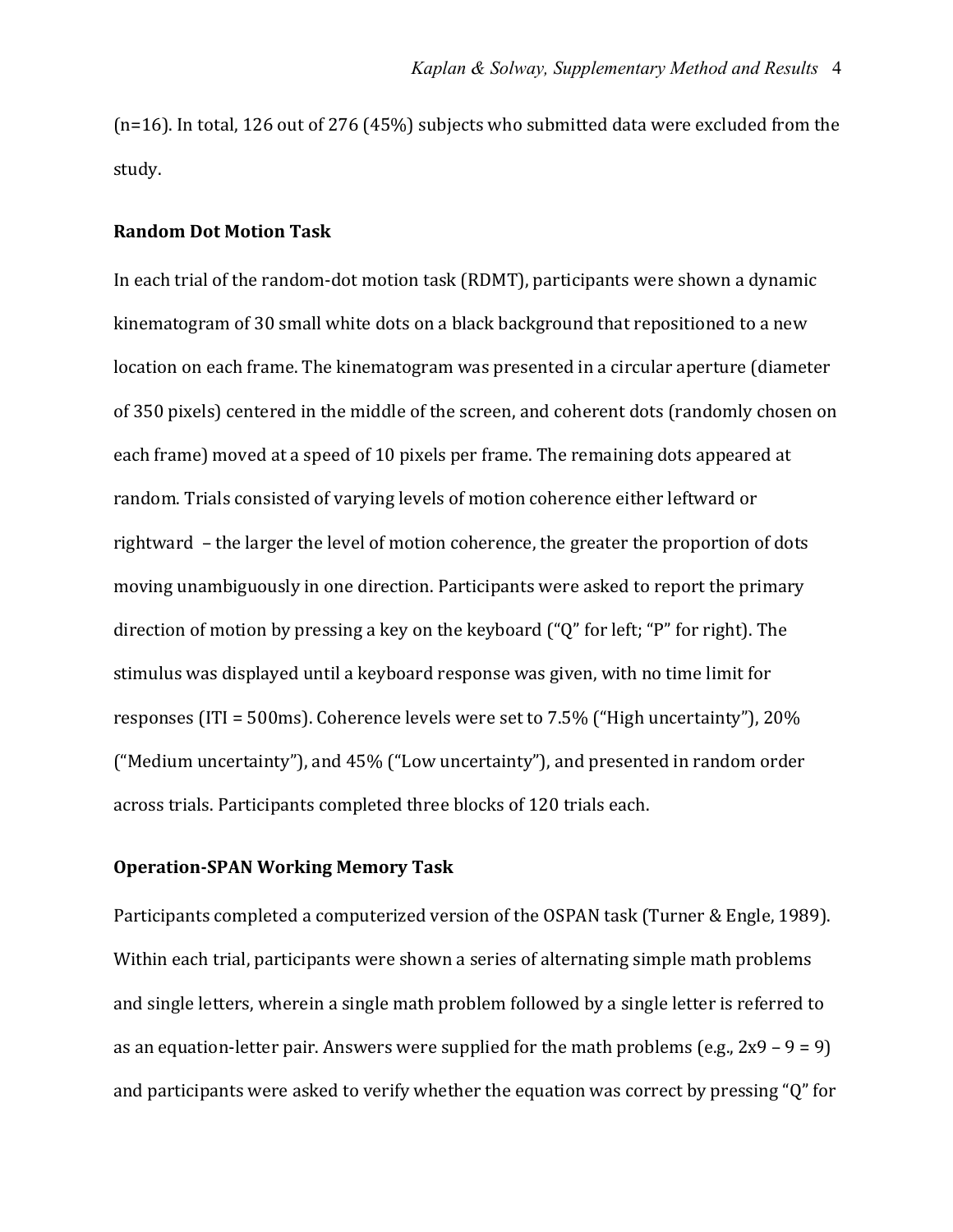false or "P" for true, within a time limit (20 secs). Equations were compiled randomly according to the standard OSPAN format, with equal correct and incorrect answers. Each letter was presented for 800ms in the center of the screen, and was randomly drawn without replacement from a pool of 12 non-vowel letters for each trial. Trials ranged in length from 3 to 7 successively presented equation-letter pairs. At the end of each trial, participants were prompted to recall the letters in correct order by typing each letter into a blank row from top to bottom. Three trials of each length (3-7) were presented, for a total of 15 trials. A catch trial consisting of 12 equation-letter pairs was always presented last, for exclusion purposes only. Individual working memory span scores were calculated using the partial-credit unit scoring method (for description and reasoning, see Conway et al., 2005). 

### **Y-BOCS-SR Questionnaires**

The Y-BOCS-SR was modified to ask specifically about the obsessions and compulsions experienced during task performance in the experiment (Y-BOCS-SR—State). Changes included the following. First, we added a time specifier to precede each question in both versions of the YBOCS-SR to remind participants that we were asking about symptoms experienced "during the dots and math/letters tasks" only or "over the past week". At this point, participants were already familiarized to refer to the RDMT as the "Dots Task" and to the OSPAN as the "Math/Letters Task." We also changed the answer options for both versions for items 1 and 6 of this scale to represent time in terms of a percentage of the total probed duration (the original version presents options in terms of number of hours in an 8 hour day span). Finally, we added the specifier of "intrusions" as an interchangeable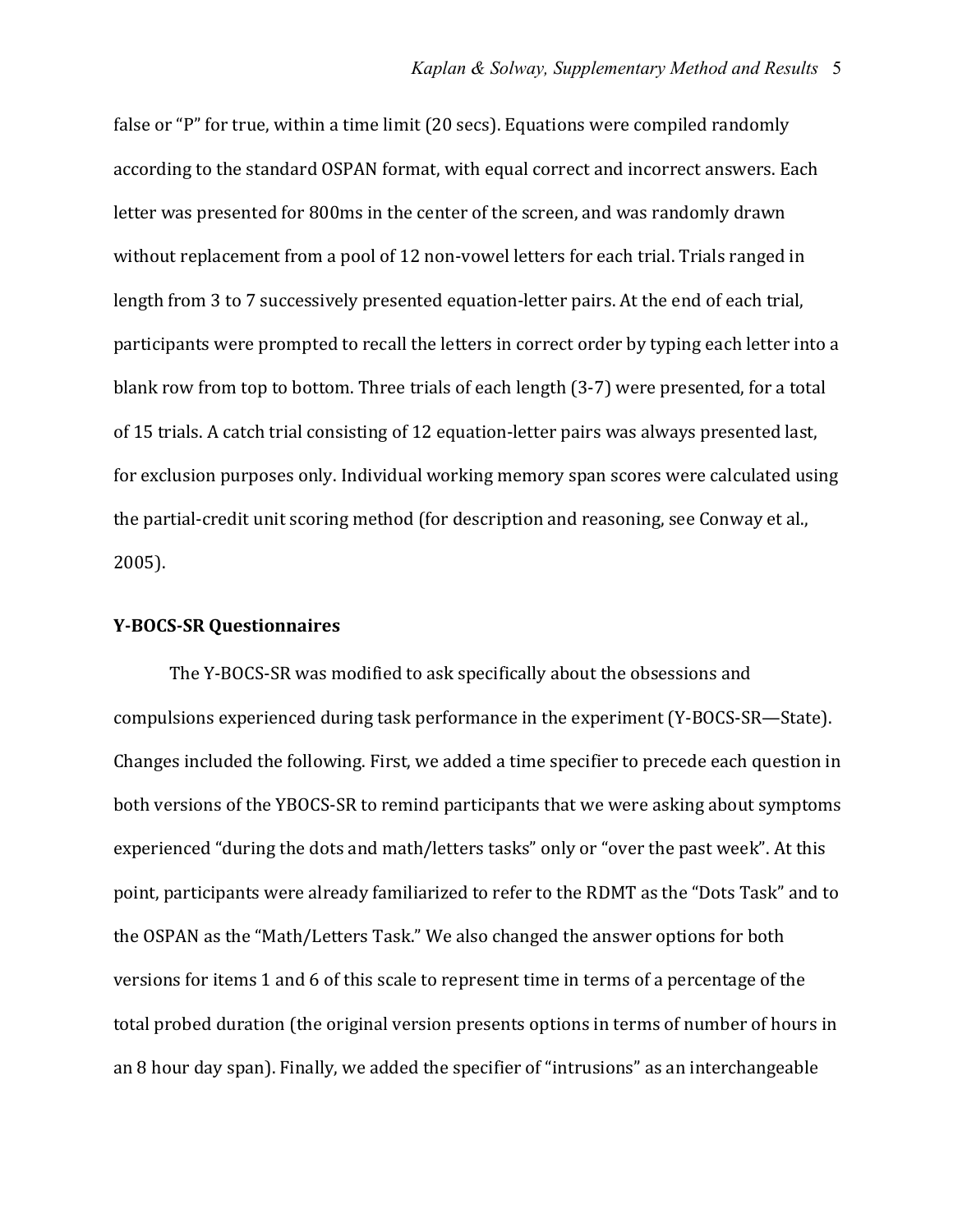term for obsessions, and the specifier of "rituals" as an interchangeable term for compulsions; given that our participants completed the experiment online, remotely, and had diverse backgrounds, this was done to help them more easily conceptualize symptoms clinically known as "obsessions" and "compulsions"

## **Stimuli and Apparatus**

Task stimuli were generated using plugins from jsPsych (https://www.jspsych.org), which is a JavaScript library for designing and running behavioral experiments in web browsers online. The random-dot motion task used in the current study was modified from publicly available code online for the jsPsych-RDK plugin

(https://github.com/vrsivananda/RDK). 

To interact with the MTurk service (e.g., post our study, recruit and pay participants), we utilized the psiTurk toolbox  $(https://psiturk.org)$ , which is an open source resource for interfacing with MTurk in the context of behavioral data collection.

### **Drift-Diffusion Models**

Bayesian inference was performed for each model using Stan (Stan Development Team). For all models, we set the upper boundary to be the correct response and the lower boundary to be the incorrect response. Drift rate towards the correct boundary is represented by a positive value, while drift rate towards the incorrect decision is represented by a negative value.

In specifying each model, the boundary separation (alpha) and drift rate (delta) parameters included regression formulas comprising: a subject-level intercept, a mean group condition-level intercept, and a group condition-level regression coefficients for each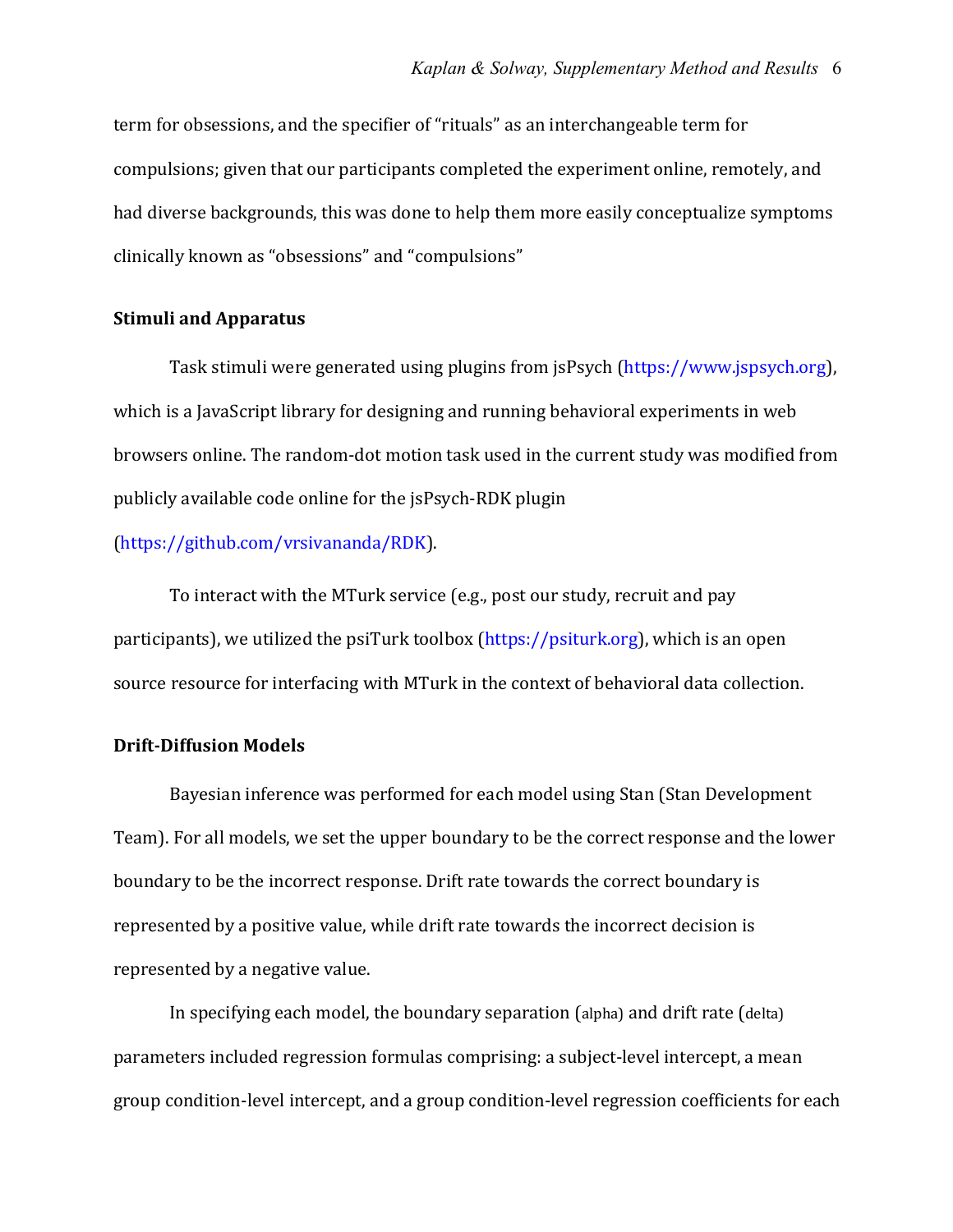of the respective questionnaire scores and interactions of interest. For example, the regression equations for alpha and delta in Model 1 were as follows:

 $alpha = subject_alpha[s] + condition_alpha[c] + alpha[cc]$ 

delta = subject delta[s] + condition delta[c] + delta coef[c]\*score[s]

where  $[s]$  is the subject,  $[c]$  is the stimulus coherence condition level (low, medium, or high uncertainty), and score is the z-scored total on the PI-WSUR questionnaire.

Model 2 followed the same specifications as above, except score was the z-scored total on the standard Y-BOCS-SR questionnaire. Models 3a and 3b specified two conditionlevel regression coefficients each (3a comprising the PI-WSUR score and the Y-BOCS-SR— State score; 3b comprising the standard Y-BOCS-SR score and the Y-BOCS-SR—State score). Model 4 included a fourth condition-level regression coefficient for the OSPAN working memory score. Model 5 included a final condition-level regression coefficient for the interaction of Y-BOCS-SR—State score \* OSPAN working memory score.

For the subject-level parameters for boundary separation (subject alpha) and drift rate (subject delta), we set hierarchical prior distributions of  $\sim$ normal(0,  $\sigma$ ), where  $\sigma$  in turn had a prior of  $\sim$ normal(0, 20). On the condition-level parameter for boundary separation (condition\_alpha), we set a prior of  $\sim$ normal(1, 20) (the boundary separation is biased positive, but the variance is high and the prior is only weakly informative). This parameter, as well as the  $\sigma$ 's, were set to have a lower bound of 0. On the condition-level parameter for drift rate (condition\_delta), we set an unbiased prior of  $\sim$ normal(0, 20). All condition-level regression coefficients for boundary separation and drift rate had unbiased priors of  $\sim$ normal $(0, 20)$ .